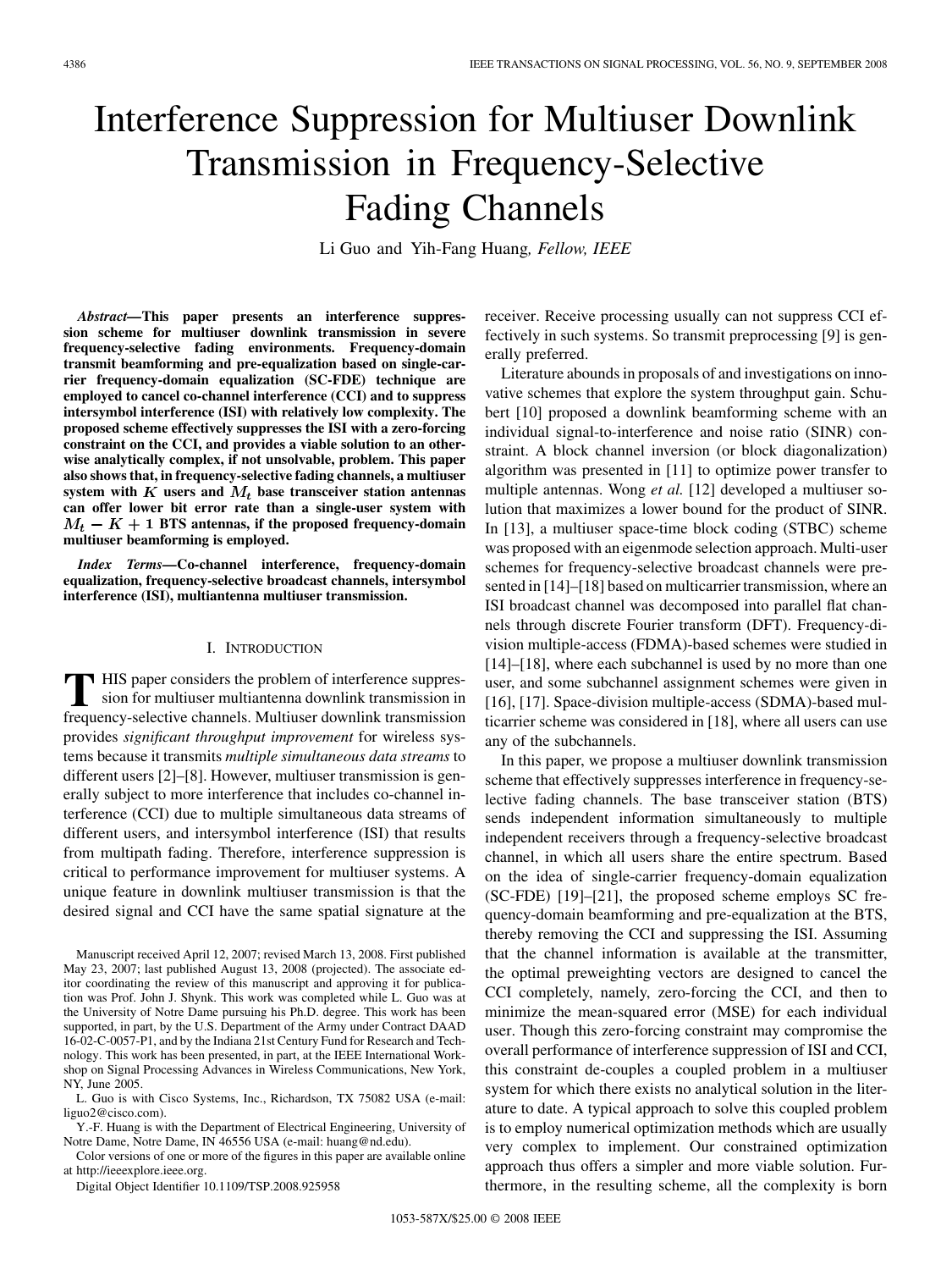

Fig. 1. Multi-user multiantenna system with frequency-domain preprocessing. (a) Transmitter and (b) receivers.

by the transmitter. The results presented in this paper show that the proposed scheme with  $K$  users and  $M_t$  BTS antennas renders *lower* bit error rate (BER) than a single-user system with  $M_t - K + 1$  BTS antennas.

It will be shown that the multiuser beamforming in the proposed scheme can reduce the correlation between two frequency subbands of frequency-selective spectrum, as compared to single-user beamforming. Thus, the probability of two frequency subbands being in deep fade simultaneously is smaller in a multiuser system than in a single-user system. This implies a better chance to recover the signal from the energy received from different frequency subbands in a multiuser system. Consequently, a multiuser system could provide a lower BER than a single-user scheme. This is in contrast to the result for *flat-fading channels*, which states that a  $K$ -user scheme with  $M_t$  BTS antennas can only achieve the BER performance of a single-user scheme with  $M_t - K + 1$  antennas, see, e.g., [13].

This paper is organized as follows. In Section II, a multiuser multiantenna system model is introduced. Section III presents a frequency-domain beamforming and pre-equalization scheme as well as the derivation of the optimal preweighting parameters. In Section IV the performance of the proposed scheme is examined and compared with the single-user system. Section V provides simulation results that demonstrate the improved performance achieved by the proposed scheme while Section VI addresses the complexity issue. Section VII concludes the paper.

*Notation:* Lowercase (uppercase) letters represent time-domain (frequency-domain) quantities. Boldface denotes vectors while regular face with a tilde sign denotes matrices. Superscripts  $\overline{A}$ ,  $\overline{A}$ ,  $H$  represent complex conjugate, transpose and Hermitian operations, respectively.

#### II. MULTIUSER MULTIANTENNA SYSTEM MODEL

The configuration of the proposed multiuser multiantenna system is shown in Fig. 1. Assume that there are  $M_t$  antennas at the BTS and  $K$  mobile stations (MSs) in the system. For simplicity, let there be only one receive antenna at each MS. Consider a single-carrier block-wise transmission with block length  $N$ . At the BTS, the data symbols (to be transmitted) to the  $k$ th user are first divided into blocks of  $N$  symbols denoted by  $\mathbf{d}^{(k)} = [d_0^{(k)}, \dots, d_{N-1}^{(k)}]$ . To conduct frequency-domain transmit processing, we first pass these symbols through a serial-to-parallel converter  $(S/P)$  and an  $N$ -point FFT to generate the frequency-domain blocks  $D^{(k)}$ . These frequency-domain blocks are then transformed by an  $NM_t \times N$  preweighting matrix (combined beamforming and pre-equalization) given by

$$
\tilde{G}^{(k)} = \left[\tilde{G}_1^{(k)}, \tilde{G}_2^{(k)}, \dots, \tilde{G}_{M_t}^{(k)}\right]^T \tag{1}
$$

where  $G_{m_t}^{(\kappa)} = \text{diag}\{G_{m_t,0}^{(\kappa)}, G_{m_t,1}^{(\kappa)}, \ldots, G_{m_t,N-1}^{(\kappa)}\}$  is an diagonal matrix. After that, at each transmit branch, the signals are passed through an IFFT and each block is then transmitted along with a cyclic prefix. The cyclic prefix is inserted to eliminate the interblock interference and convert the linear convolution of the channel into a cyclic convolution. At the receiver, the cyclic prefix is first removed, then the received block  $y^{(k)}$  is multiplied by a scalar  $\alpha_k$  and detection follows.

Throughout this paper, we assume a complex baseband discrete-time model with frequency-selective fading channels and additive white Gaussian noise (AWGN). Let

$$
h_{m_t}^{(k)}(n) = \sum_{l=0}^{L} h_{m_t,l}^{(k)} \delta(n-l)
$$
 (2)

be the discrete-time impulse response of the  $k$ th user's equivalent channel between the  $m<sub>t</sub>$ th BTS antenna and the receive antenna which includes the wireless propagation channel, the pulse shaping function and the receive filter impulse response. The channel coefficients  $h_{m_t,l}^{(k)}$  are modeled as independent, zero-mean, complex Gaussian random variables with  $\mathbb{E}[|h_{m_t,l}^{(k)}|^2] = \sigma_l^2$ , where  $\sigma_l^2$  depends on the discrete power delay profile. Normalizing the average squared gain of each link from each BTS antenna to each MS antenna, we have unity average received power, i.e.,  $\mathbb{E}[\sum_{l=0}^{L} |h_{m_l,l}^{(k)}|^2] = 1$ . Without loss of generality, we assume  $\{h_{m}^{(\kappa)}\}$  are uncorrelated for all  $m_t$  and l, and are invariant within a data block, although they may vary from block to block. There might exist correlation between different users' channel coefficients. However, it does not affect the following derivations.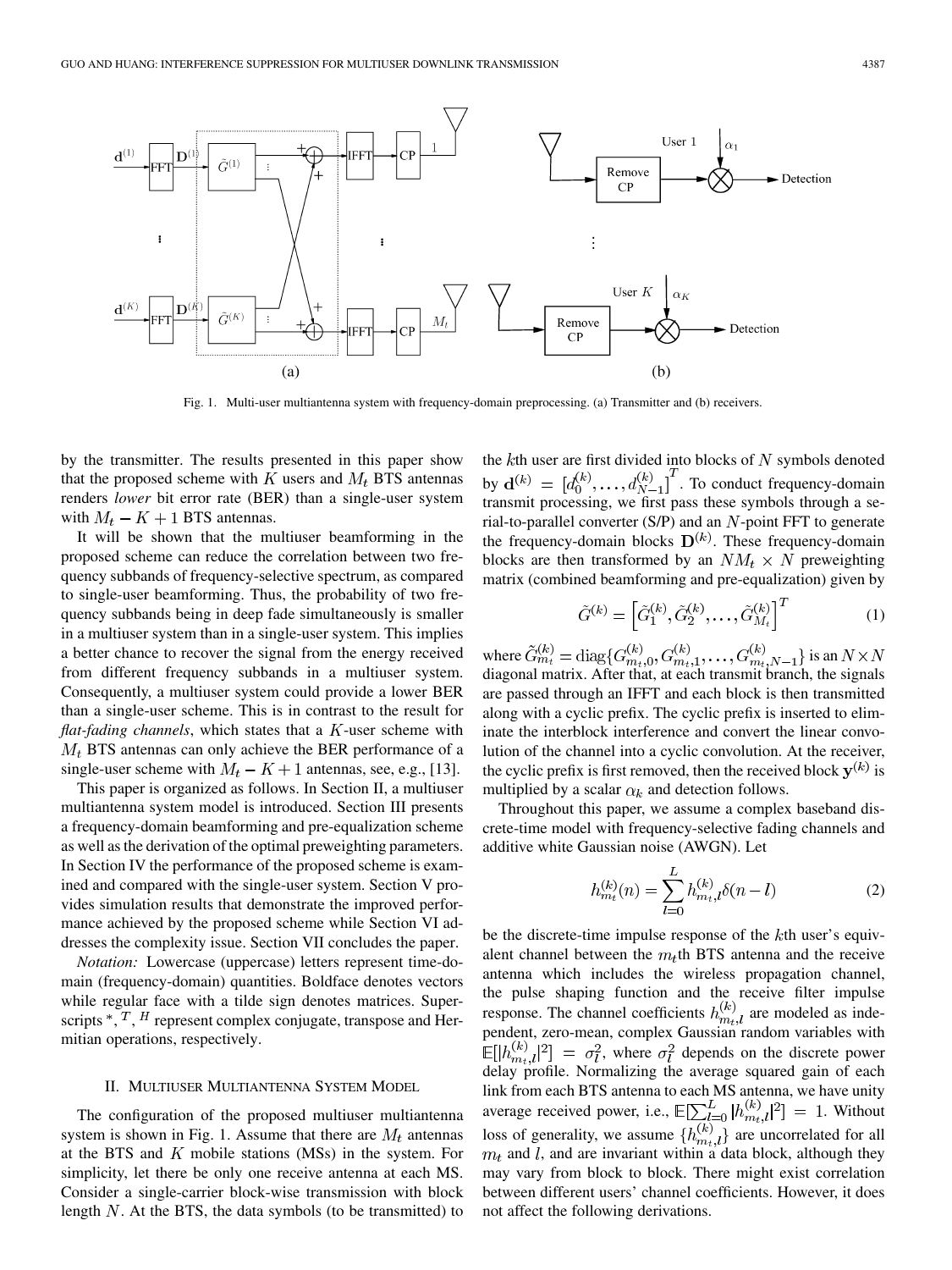In this multiuser system, the received block of the  $k$ th user can be written as

$$
\mathbf{y}^{(k)} = \alpha_k \left( \sum_{m_t=1}^{M_t} \tilde{C}_{m_t}^{(k)} \tilde{F}^H \tilde{G}_{m_t}^{(k)^H} \tilde{F} \mathbf{d}^{(k)} + \sum_{m_t=1}^{M_t} \tilde{C}_{m_t}^{(k)} \tilde{F}^H \sum_{l=1, l \neq k}^{K} \tilde{G}_{m_t}^{(l)^H} \tilde{F} \mathbf{d}^{(l)} + \mathbf{v}^{(k)} \right)
$$
(3)

where  $\mathbf{y}^{(k)} = [y_0^{(k)}, y_1^{(k)}, \dots, y_{N-1}^{(k)}]$  is the received signal vector,  $\mathbf{v}^{(k)} = [v_0^{(k)}, v_1^{(k)}, \dots, v_{N-1}^{(k)}]$  is the additive Gaussian noise vector which is assumed to be zero-mean with covariance matrix  $\sigma_v^2 \mathbf{I}$  (where **I** denotes the identity matrix),  $C_{m_t}^{(\kappa)}$  is the circulant channel transfer matrix between the  $m_t$ th BTS antenna and the kth user's receive antenna, and  $\tilde{F}$  is the DFT matrix to be specified below. The first column of  $\tilde{C}_{m_t}^{(k)}$  is equal to the channel impulse response  $\mathbf{h}_{m_t}^{(k)} = [h_{m_t,0}^{(k)}, h_{m_t,1}^{(k)}, \ldots, h_{m_t,L}^{(k)}]^T$ appended by  $N - L$  zeros, i.e.,

$$
\tilde{C}_{m_t}^{(k)} = \begin{bmatrix} h_{m_t,0}^{(k)} & 0 & 0 & \cdots & \cdots & h_{m_t,1}^{(k)} \\ h_{m_t,1}^{(k)} & h_{m_t,0}^{(k)} & 0 & \cdots & \cdots & \vdots \\ \vdots & h_{m_t,1}^{(k)} & \ddots & \ddots & \ddots & h_{m_t,L}^{(k)} \\ h_{m_t,L}^{(k)} & \cdots & h_{m_t,0}^{(k)} & 0 & \cdots & 0 \\ 0 & \ddots & & & \ddots & \vdots \\ \vdots & & & & 0 \\ 0 & \cdots & & & 0 & h_{m_t,0}^{(k)} \end{bmatrix}.
$$

The circulant matrix  $\tilde{C}_{m}^{(k)}$  has an eigen-decomposition

$$
\tilde{C}_{m_t}^{(k)} = \tilde{F}^H \tilde{\Lambda}_{m_t}^{(k)} \tilde{F}
$$
\n(4)

where  $\Lambda_{m_t}^{(\kappa)}$  is a diagonal matrix whose diagonal elements are the N-point DFT of  $h_{m_t}^{(\kappa)} = [h_{m_t,0}^{(\kappa)}, h_{m_t,1}^{(\kappa)}, \dots, h_{m_t,L}^{(\kappa)}]$ , and the elements of the DFT matrix  $\tilde{F}$  are

$$
\{\tilde{F}\}_{m,n} = \frac{1}{\sqrt{N}} e^{-i\frac{2\pi}{N}(m-1)(n-1)} \quad 1 \le m, n \le N.
$$

Accordingly, for convenience and simplicity of discussion, the equivalent received frequency-domain signals are expressed as

$$
\mathbf{Y}^{(k)} = \alpha_k \left( \sum_{m_t=1}^{M_t} \tilde{\Lambda}_{m_t}^{(k)} \sum_{l=1}^K \tilde{G}_{m_t}^{(l)^H} \mathbf{D}^{(l)} + \mathbf{V}^{(k)} \right) \tag{5}
$$

where  $Y^{(k)}$ ,  $D^{(k)}$ , and  $V^{(k)}$  are the DFT of  $y^{(k)}$ ,  $d^{(k)}$  and  $v^{(k)}$ . respectively. The received signal at the  $n$ th bin of the  $k$ th user is given by

$$
Y_n^{(k)} = \alpha_k \left( D_n^{(k)} \mathbf{G}_n^{(k)^H} \mathbf{H}_n^{(k)} + \sum_{l=1, l \neq k}^K D_n^{(l)} \mathbf{G}_n^{(l)^H} \mathbf{H}_n^{(k)} + V_n^{(k)} \right)
$$
 (6)

where 
$$
\mathbf{H}_n^{(k)} = [H_{1,n}^{(k)}, H_{2,n}^{(k)}, \dots, H_{M_t,n}^{(k)}]^T
$$
 with  

$$
H_{m_t,n}^{(k)} = \sum_{l=0}^{L} h_{m_t,l}^{(k)} e^{-j\frac{2\pi}{N}nl}
$$

and  $G_n^{(k)}$  is the kth user's preweighting vector for the nth frequency bin, and its mth  $(m = 1, 2, ..., M_t)$  element is the *n*th diagonal element of  $G_m^{(\kappa)}$ , i.e., for  $n = 0, 1, \ldots, N - 1$  and . Then the  $i$ th symbol in the received block of  $k$ th user can be rewritten as

$$
y_i^{(k)} = d_i^{(k)} + \frac{1}{\sqrt{N}} \sum_{n=0}^{N-1} \left( \alpha_k \mathbf{G}_n^{(k)^H} \mathbf{H}_n^{(k)} - 1 \right) D_n^{(k)} e^{j2\pi n i/N} + \frac{\alpha_k}{\sqrt{N}} \sum_{n=0}^{N-1} \left( \sum_{l=1, l \neq k}^{K} D_n^{(l)} \mathbf{G}_n^{(l)^H} \mathbf{H}_n^{(k)} \right) e^{j2\pi n i/N} + \frac{\alpha_k}{\sqrt{N}} \sum_{n=0}^{N-1} V_n^{(k)} e^{j2\pi n i/N}.
$$
 (7)

The terms on the right-hand side of (7) are the desired signal  $d_i^{(k)}$ , the ISI due to frequency-selective multipath fading, the CCI from other users and additive noise. The received signal  $y_i^{(k)}$  is clearly corrupted by both ISI and CCI. The preweighting vector  $G_n^{(k)}$ , when chosen appropriately, will suppress both CCI and ISI and offer improved performance.

## III. DOWNLINK FREQUENCY-DOMAIN BEAMFORMING AND PRE-EQUALIZATION

Given the formulation of (7), the objective here is to cancel CCI and suppress ISI, subject to a total BTS transmit power constraint. In particular, we aim to suppress ISI under a zeroforcing constraint on CCI. The  $K$ -user downlink transmission is a  $K$ -coupled problem. The constraint of zero CCI proposed in this paper converts the coupled problems into  $K$  independent problems. The resulting scheme could be suboptimal to the approach of minimizing the overall MSE for each user without the constraint. However, minimizing the overall MSE of each user generally requires numerical optimization which is usually very complex. Assume that the transmit power is equally allocated to  $K$  users. Based on the signal model (3), the total transmit power of each user is

$$
P_k = \mathbb{E}\left[\sum_{m_t=1}^{M_t} \left\| \tilde{F}^H \tilde{G}_{m_t}^{(k)^H} \tilde{F} \mathbf{d}^{(k)} \right\|^2\right]
$$

and the CCI contributed by user  $k$  to any other user  $l$  is

$$
I_{k\rightarrow l} = \sum_{m_t=1}^{M_t} \tilde{C}_{m_t}^{(l)} \tilde{F}^H \tilde{G}_{m_t}^{(k)^H} \tilde{F} \mathbf{d}^{(k)}
$$

for any  $k, l = 1, 2, ..., K, k \neq l$ . Given a total transmit power constraint  $KN\sigma_d^2$  for all users (where  $\sigma_d^2$  is the average power of  $d_n^{(k)}$ ) with known channel information, we aim to find the preweighting matrix  $\tilde{G}^{(k)}$  and  $\alpha_k$  by minimizing the MSE between the input and output for each user. The problem can be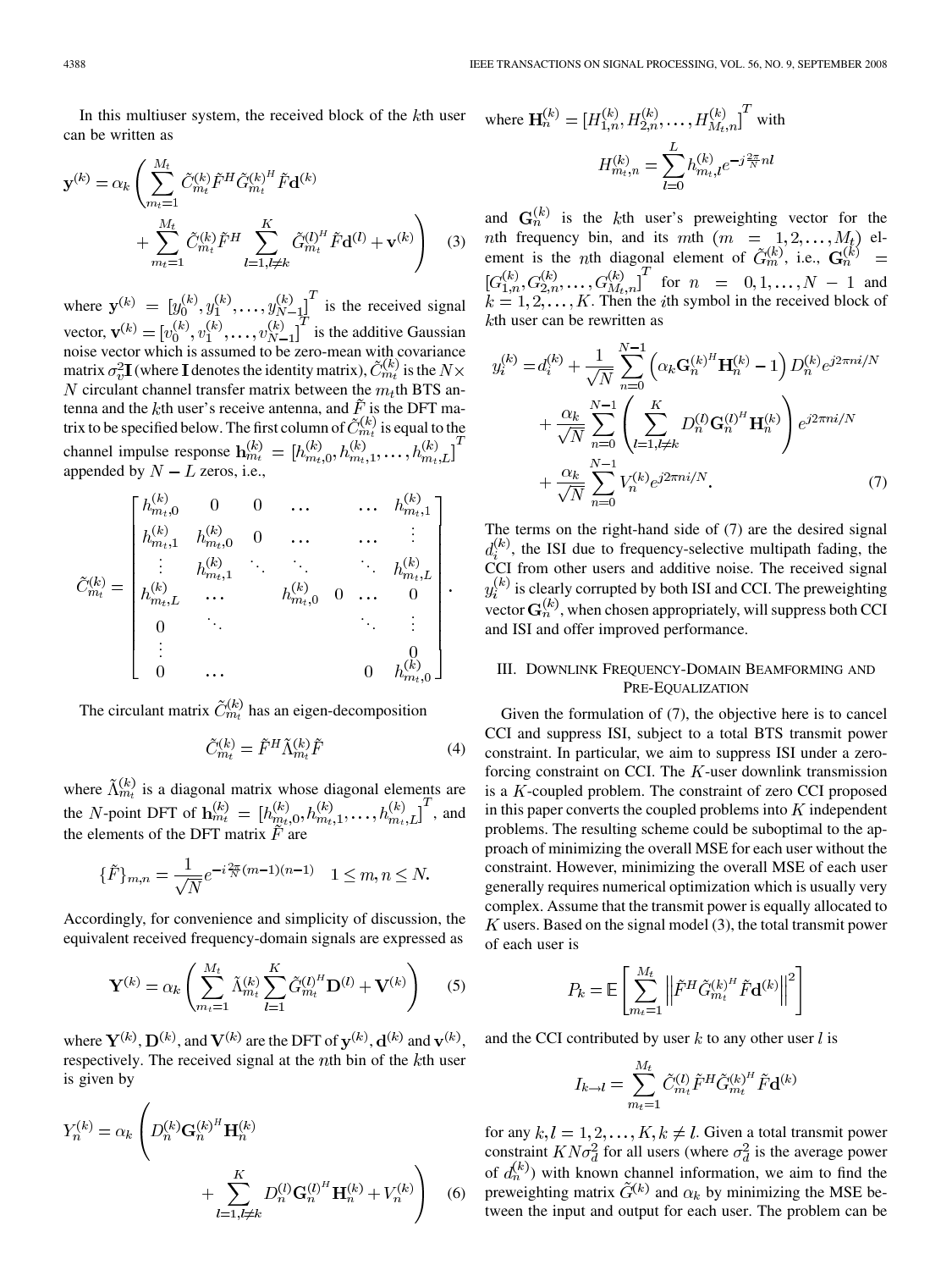formulated mathematically as one of finding  $\tilde{G}^{(k)}$  and  $\alpha_k$  such that, and

$$
\left\{\alpha_k, \tilde{G}^{(k)}\right\} = \arg\min_{\tilde{G}^{(k)} \in \mathbb{C}^{\left(N \times NM_t\right)}, \alpha_k \in \mathbb{C}} \mathbb{E}\left[\left\|\mathbf{y}^{(k)} - \mathbf{d}^{(k)}\right\|^2\right] \times k = 1, 2, \dots, K
$$
 (8)

subject to

$$
\mathbb{E}\left[\sum_{m_t=1}^{M_t} \left\| \tilde{F}^H \tilde{G}_{m_t}^{(k)^H} \tilde{F} \mathbf{d}^{(k)} \right\|^2 \right] \le N\sigma_d^2, \quad \forall k = 1, 2, \dots, K
$$
\n(9)

and

$$
\sum_{m_t=1}^{M_t} \tilde{C}_{m_t}^{(k)} \tilde{F}^H \tilde{G}_{m_t}^{(l)^H} \tilde{F} \mathbf{d}^{(l)} = \mathbf{0} \quad 1 \le l, k \le K, l \ne k. \tag{10}
$$

for all possible data vectors  $\mathbf{d}^{(k)}$ . Note that (9) represents the transmit power constraint for each user and (10) ensures that no users cause any interference to any other user. For simplicity of discussion, this problem is re-formulated for frequency-domain signals and parameters. The MSE of each user can also be expressed as  $E[||{\bf Y}^{(k)} - {\bf D}^{(k)}||^2]/N^2$ . Thus, (8)–(10) can be reformulated as finding the vector  $\mathbf{G}_n^{(\kappa)}$  and  $\alpha_k$  such that

$$
\left\{ \mathbf{G}_{0}^{(k)}, \mathbf{G}_{1}^{(k)}, \ldots, \mathbf{G}_{N-1}^{(k)}, \alpha_{k} \right\}
$$
\n
$$
= \arg \min_{\mathbf{G}_{n}^{(k)} \in \mathbb{C}^{M_{t} \times 1}, 0 \leq n \leq N-1, \alpha_{k} \in \mathbb{C}} \mathbb{E} \left[ \left\| \mathbf{Y}^{(k)} - \mathbf{D}^{(k)} \right\|^{2} \right]
$$
\n
$$
\forall k = 1, 2, \ldots, K.
$$
\n(11)

subject to

$$
\sum_{n=0}^{N-1} \left\| \mathbf{G}_n^{(k)} \right\|^2 \le N, \quad 1 \le k \le K \tag{12}
$$

and

$$
\mathbf{G}_n^{(k)^H} \mathbf{H}_n^{(l)} = 0, \quad 1 \le l, k \le K, l \ne k, 0 \le n \le N - 1. \tag{13}
$$

The optimum preweighting vector  $G_n^{(k)}$  in (11) for each bin of each user is the one that minimizes the MSE at the  $k$ th MS and cancels all the CCI contributed from this user's signals to all the other users at the  $n$ th frequency bin.

To find the solutions for  $G_n^{(k)}$  and  $\alpha_k$ , decompose  $G_n^{(k)}$  into two parts

$$
\mathbf{G}_n^{(k)} = \beta_n^{(k)} \mathbf{W}_n^{(k)} \tag{14}
$$

where  $\beta_n^{(k)}$  is a complex scalar and  $\mathbf{W}_n^{(k)}$  is a unitary complex vector characterizing the direction of  $G_n^{(k)}$ . One can consider  $\mathbf{W}_n^{(k)}$  as the unitary beamforming vector for the kth user's nth frequency band and  $\beta_n^{(k)}$  as the pre-equalization coefficient for the *th frequency band of the equivalent channel after beam*forming. With the constraints (12) and (13), the optimum solutions for  $\mathbf{W}_n^{(k)}$  and  $\beta_n^{(k)}$  must satisfy

$$
\mathbf{W}_n^{(k)^H} \mathbf{H}_n^{(l)} = 0, \quad 1 \le l, k \le K, l \ne k \tag{15}
$$

$$
\sum_{n=0}^{N-1} |\beta_n^{(k)}|^2 \le N, \quad 1 \le k \le K.
$$
 (16)

*A. Solution of*  $\beta_n^{(k)}$  *and*  $\alpha_k$ 

With any beamforming vector  $\mathbf{W}_n^{(k)}$  that satisfies (15), the received signal at the  $n$ th bin of the  $k$ th user can be simply expressed as

$$
Y_n^{(k)} = \alpha_k D_n^{(k)} \beta_n^{(k)^*} \mathbf{W}_n^{(k)^H} \mathbf{H}_n^{(k)} + \alpha_k V_n^{(k)}.
$$
 (17)

The optimum solution of  $\beta_n^{(k)}$  and  $\alpha_k$  for (11) as a function of  $W_n^{(k)}$  is found by minimizing the MSE of each user based on the above signal model,  $(17)$ . The MSE of user k is given by , where

$$
\epsilon_n^{(k)} = \mathbb{E}\left[\left|Y_n^{(k)} - D_n^{(k)}\right|^2\right].\tag{18}
$$

Furthermore, the power constraint (9) requires that (since  $\|\mathbf{W}_n^{(k)}\|^2 = 1$ ). Assume that time-domain symbols  $\{d_n^{(\kappa)}\}$  of each user form a zero-mean, independent and identically distributed (i.i.d.) data sequence with variance  $\sigma_d^2$ , and AWGN noise samples are statistically independent in each received block with zero-mean and variance  $\sigma_v^2$ . Further assume that the data symbols and AWGN noise samples are independent. Consequently,  $D_n^{(k)}$  and  $V_n^{(k)}$ are also independent with zero-mean and variance  $N\sigma_d^2$  and  $N\sigma_v^2$ , respectively. Thus, the MSE at each bin is

$$
\epsilon_n^{(k)} = N \left( \left| 1 - \alpha_k \beta_n^{(k)^*} \mathbf{W}_n^{(k)^H} \mathbf{H}_n^{(k)} \right|^2 \sigma_d^2 + |\alpha_k|^2 \sigma_v^2 \right). \tag{19}
$$

Minimizing the MSE with respect to  $\alpha_k$  and  $\beta_n^{(k)}$  (with constraint  $\sum_{n=0}^{N-1} |\beta_n^{(\kappa)}|^2 \leq N$ ) for each user leads to the following  $N+1$  equations for each user:

$$
\sigma_d^2 \sum_{n=0}^{N-1} \left| \beta_n^{(k)} \right|^2 \left| \mathbf{W}_n^{(k)H} \mathbf{H}_n^{(k)} \right|^2 \alpha_k + N \sigma_v^2 \alpha_k
$$

$$
= \sigma_d^2 \sum_{n=0}^{N-1} \beta_n^{(k)} \mathbf{W}_n^{(k)T} \mathbf{H}_n^{(k)^*} \quad (20)
$$

and

$$
\lambda \beta_n^{(k)} + \sigma_d^2 |\alpha_k|^2 \left| \mathbf{W}_n^{(k)H} \mathbf{H}_n^{(k)} \right|^2 \beta_n^{(k)} = \alpha_k \mathbf{W}_n^{(k)H} \mathbf{H}_n^{(k)},
$$
  
\n
$$
n = 0, 1, ..., N - 1 \quad (21)
$$

with  $\sum_{n=0}^{N-1} |\beta_n^{(k)}|^2 \leq N$ , where  $\lambda$  is the Lagrange multiplier. The solutions of  $\alpha_k$  and  $\beta_n^{(k)}$  from the above equations are, respectively,

$$
\alpha_{k,o} = \sqrt{\frac{1}{N} \sum_{n=0}^{N-1} \frac{\left| \mathbf{W}_n^{(k)H} \mathbf{H}_n^{(k)} \right|^2}{\left( \left| \mathbf{W}_n^{(k)H} \mathbf{H}_n^{(k)} \right|^2 + \sigma_v^2 / \sigma_d^2 \right)^2}}
$$
(22)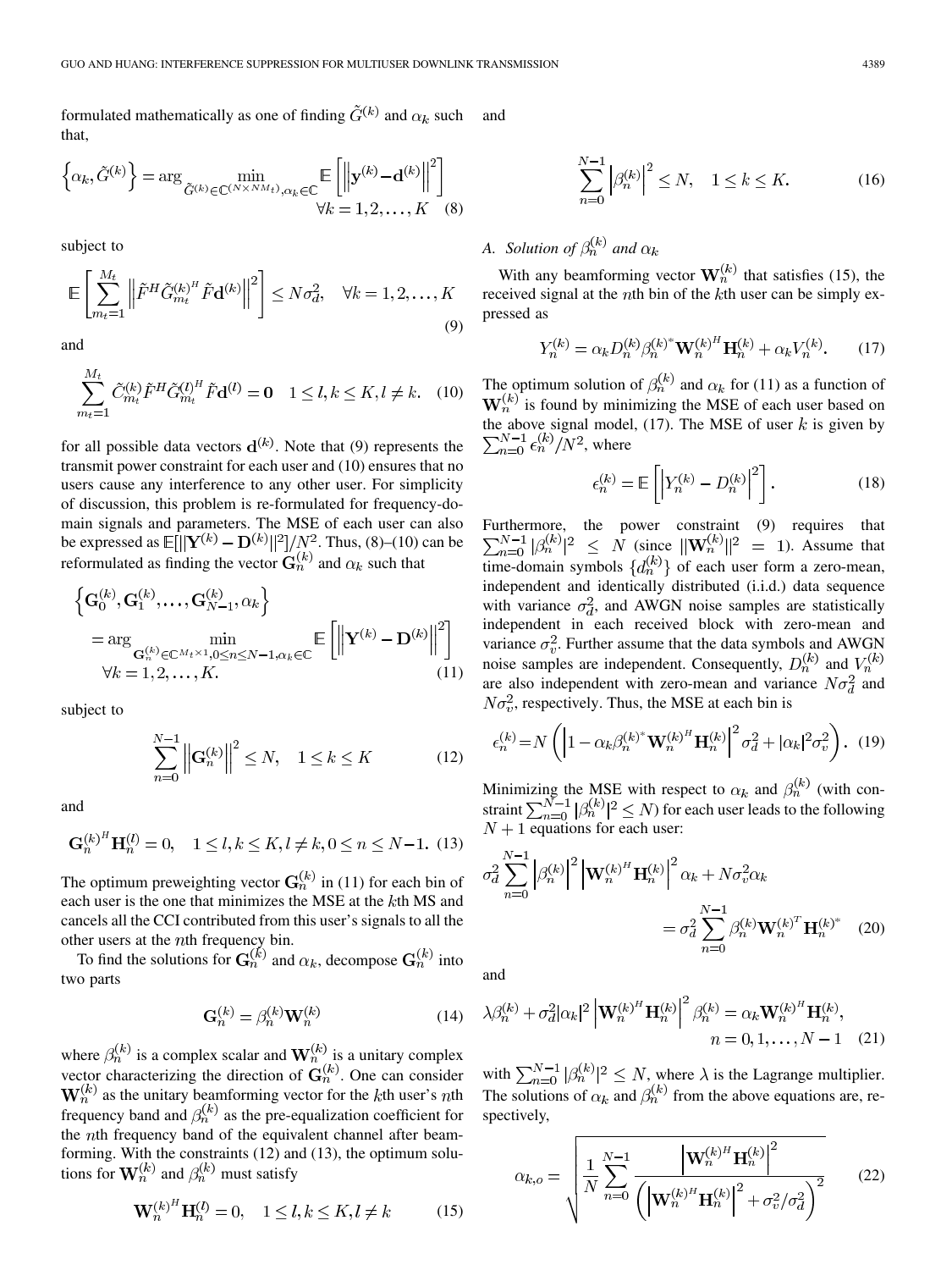and

$$
\beta_{n,o}^{(k)} = \frac{1}{\alpha_k} \frac{\mathbf{W}_n^{(k)^H} \mathbf{H}_n^{(k)}}{\left| \mathbf{W}_n^{(k)^H} \mathbf{H}_n^{(k)} \right|^2 + \sigma_v^2 / \sigma_d^2}.
$$
 (23)

## *B. Optimum Solution of*

To obtain the optimum solution of  $\mathbf{W}_n^{(k)}$  which minimizes the MSE for each and satisfies  $(15)$ , rewrite the MSE for the  $k$ th user based on the expressions for the optimum solutions of  $\alpha_k$ and  $\beta_n^{(k)}$  as a function of  $\mathbf{W}_n^{(k)}$  in (22) and (23):

$$
MSE_{k} = \frac{\sigma_{d}^{2}}{N} \sum_{n=0}^{N-1} \left| 1 - \frac{\left| \mathbf{W}_{n}^{(k)^{H}} \mathbf{H}_{n}^{(k)} \right|^{2}}{\left| \mathbf{W}_{n}^{(k)^{H}} \mathbf{H}_{n}^{(k)} \right|^{2} + \sigma_{v}^{2} / \sigma_{d}^{2}} \right|^{2} + \frac{\sigma_{v}^{2}}{N} \sum_{n=0}^{N-1} \frac{\left| \mathbf{W}_{n}^{(k)^{H}} \mathbf{H}_{n}^{(k)} \right|^{2}}{\left( \left| \mathbf{W}_{n}^{(k)^{H}} \mathbf{H}_{n}^{(k)} \right|^{2} + \sigma_{v}^{2} / \sigma_{d}^{2} \right)^{2}} = \frac{1}{N} \sum_{n=0}^{N-1} \frac{\sigma_{d}^{2}}{\left| \mathbf{W}_{n}^{(k)^{H}} \mathbf{H}_{n}^{(k)} \right|^{2} \sigma_{d}^{2} / \sigma_{v}^{2} + 1}.
$$
 (24)

Minimizing  $MSE_k$  is equivalent to maximizing  $|\mathbf{W}_n^{(k)}|^H \mathbf{H}_n^{(k)}|^2$ [subject to  $\|\mathbf{W}_n^{(k)}\|^2 = 1$  and constraint (15)]. The solution of is the orthonormal projection of  $H_n^{(\kappa)}$  onto the null space of matrix

$$
\tilde{H}_n^{(k)} \stackrel{\Delta}{=} \left(\mathbf{H}_n^{(1)}, \dots, \mathbf{H}_n^{(k-1)}, \mathbf{H}_n^{(k+1)}, \dots, \mathbf{H}_n^{(K)}\right)^H \tag{25}
$$

and is given by

$$
\mathbf{W}_{n,o}^{(k)} = \frac{\left(\tilde{I} - \tilde{H}_n^{(k)H} \left(\tilde{H}_n^{(k)} \tilde{H}_n^{(k)H}\right)^{-1} \tilde{H}_n^{(k)}\right) \mathbf{H}_n^{(k)}}{\sqrt{\mathbf{H}_n^{(k)H} \left(\tilde{I} - \tilde{H}_n^{(k)H} \left(\tilde{H}_n^{(k)} \tilde{H}_n^{(k)H}\right)^{-1} \tilde{H}_n^{(k)}\right) \mathbf{H}_n^{(k)}}}
$$
\n(26)

The beamforming vector for user  $k$  cancels the interference from user  $k$  to all the other users. From the solution in (26), we should note that the system configuration  $M_t \geq K$  is a necessary condition for the existence of  $\mathbf{W}_{n,o}^{(k)}$ .

In this proposed multiuser system, the downlink multiuser ISI channel is decomposed into  $K$  parallel single-user ISI channels. For each user, the CCI from other users' data stream is completely removed. We can think of  $\mathbf{W}_n^{(\kappa)}$   $\mathbf{H}_n^{(\kappa)}$  as the effective channel at the *n*th frequency bin of the kth user and  $\beta_n^{(k)}$  as the frequency-domain pre-equalization parameter for each bin of each user. The beamforming vector  $\mathbf{W}_n^{(k)}$  is chosen to maximize the SNR of the effective channel at each bin of each user, which is  $|\mathbf{W}_n^{(k)} \ \mathbf{H}_n^{(k)}|^2 \sigma_d^2 / \sigma_v^2$ . And  $\beta_n^{(k)}$  and  $\alpha_k$  are chosen to minimize the MSE of each user at the receiver for the effective channel with a power constraint. the SNR of the effective channel,  $|\mathbf{W}_n^{(k)} \mathbf{H}_n^{(k)}|^2 \sigma_d^2 / \sigma_v^2$ , also depends on the spatial correlation between different users through  $|\mathbf{W}_n^{(\kappa)}\> \mathbf{H}_n^{(\kappa)}|$ . The spa-

tial correlation is measured by normalized inner product of two users' channel vector  $(\mathbf{H}_n^{(k_1)} )$  and  $\mathbf{H}_n^{(k_2)}$ ). Smaller spatial correlation results in larger  $|\mathbf{W}_n^{(\kappa)}| \mathbf{H}_n^{(\kappa)}|$  while larger spatial correlation yields smaller  $|\mathbf{W}_n^{(k)}|$ . We can explore this feature to further improve the system performance through some user scheduling scheme. One scheme is to divide all the users into several subsets such that the spatial correlation within each subset is smaller than some threshold. At each time slot, the BTS only schedules the transmission to users within one subset. In this way, we can further reduce the signal strength loss due to CCI cancellation and better performance can be addressed.

## IV. PERFORMANCE ANALYSIS

In this section, we compare the performance of the proposed multiuser system to that of a single-user system [22] for frequency-selective channels. Both systems employ single-carrier transmission and the energy of each symbol is spread over the entire spectrum. In frequency-selective environments, it is quite possible that some parts of the spectrum are in deep fade while others are not. Consequently, even when some subbands of the channel are in deep fade, one can still recover the symbols from other subbands. Smaller correlation between different subbands would imply a greater chance for such recoveries. Thus, better BER performance can be expected.

To further illustrate this, we compare a two-user system with  $M_t + 1$  transmit antennas to a single-user system with  $M_t$  BTS antennas. Through the beamforming vector  $\mathbf{W}_n^{(k)}$ , a two-user broadcast channel is decomposed into two equivalent parallel single-user channels with  $M_t$  BTS antennas. In this section, we will show that the correlation between any two subbands of the equivalent channel (after beamforming  $\mathbf{W}_n^{(k)}$ ) in a two-user system is *smaller* than that in a single-user system. Hence, a two-user system may render better BER performance.

#### *A. Single-User System*

In a single-user system [22] with  $M_t$  BTS antennas and one MS antenna, the unitary transmit beamforming vector for the *nth* frequency bin is  $H_n/||H_n||$ . With transmit beamforming, the equivalent channel is  $\|\mathbf{H}_n\|$ , and the power of the equivalent channel is

$$
A_n = ||\mathbf{H}_n||^2 = \sum_{p=1}^{M_t} |H_{p,n}|^2
$$
 (27)

where  $H_{p,n} = \sum_{l=0}^{L} h_{p,l} e^{-j2\pi nl/N}$ . As assumed in Section II, the time-domain channel coefficients  $h_{p,l}$  are independent complex Gaussian random variable with zero mean and variance  $\sigma_l^2$ , and  $\sum_{l=0}^{L} \sigma_l^2 = 1$ . So  $H_{p,n}$  is also a complex Gaussian random variables with zero mean and unity variance. The mean and variance of  $A_n$  are, respectively,

$$
\mu_{A_n} = \mathbb{E}[A_n] = M_t \tag{28}
$$

$$
\sigma_{A_n}^2 = \mathbb{E}\left[ (A_n - \mu_{A_n})^2 \right] = M_t. \tag{29}
$$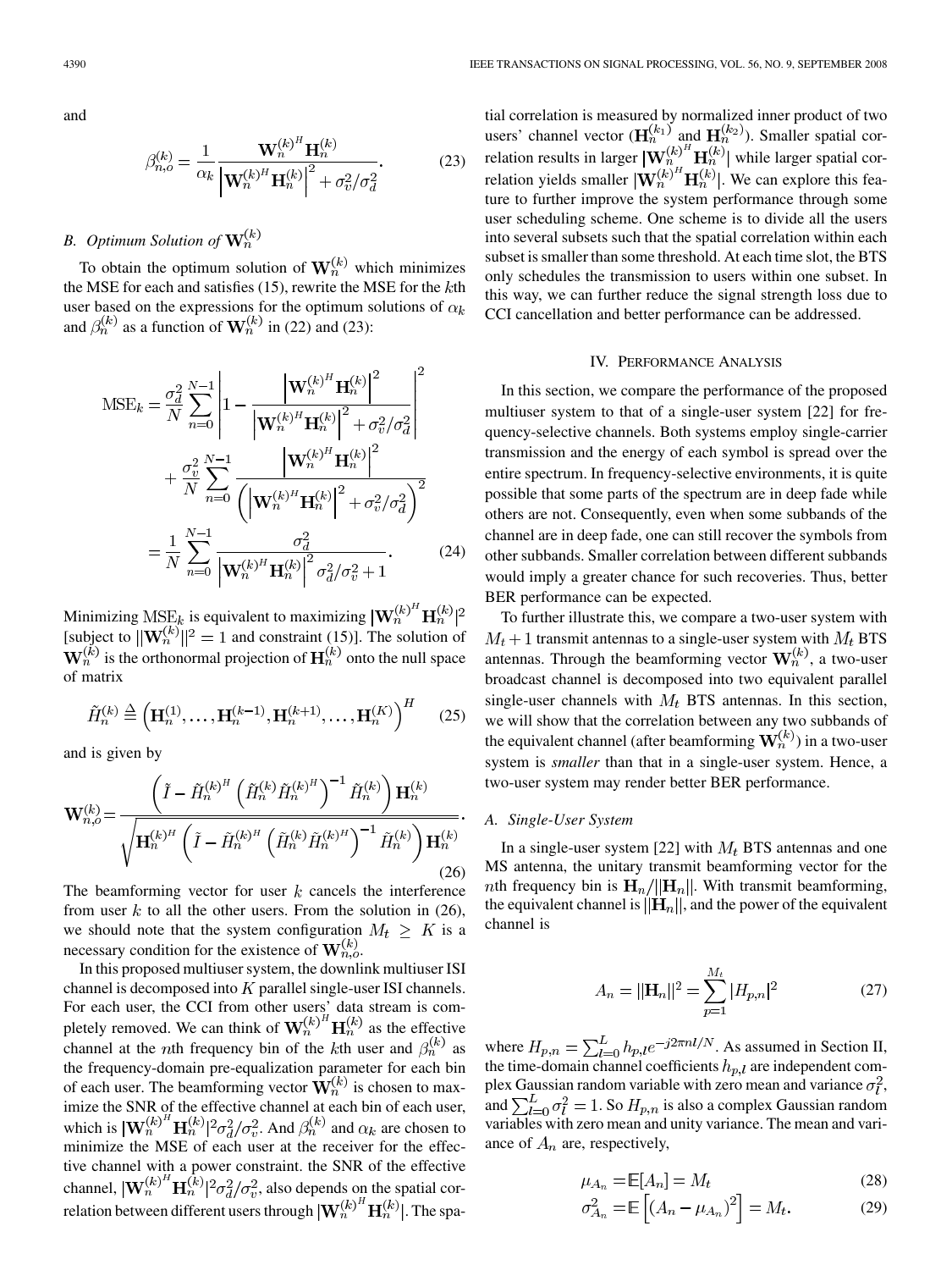The correlation coefficient between  $A_n$  and  $A_m$  is

$$
\rho_{A_n, A_m} \triangleq \frac{\mathbb{E}[(A_n - \mu_{A_n})(A_m - \mu_{A_m})]}{\sqrt{\mathbb{E}[(A_n - \mu_{A_n})^2] \mathbb{E}[(A_n - \mu_{A_n})^2]}}
$$

$$
= \frac{\mathbb{E}[A_n A_m] - M_t^2}{M_t}
$$

$$
= \rho_1^2 (n - m) + \rho_2^2 (n - m) \tag{30}
$$

where

$$
\rho_1(n-m) = \sum_{l=0}^{L} \sigma_l^2 \cos\left(\frac{2\pi(n-m)l}{N}\right) \tag{31}
$$

$$
\rho_2(n-m) = \sum_{l=0}^L \sigma_l^2 \sin\left(\frac{2\pi(n-m)l}{N}\right). \tag{32}
$$

For detailed derivation, please see Appendix I. The correlation coefficient  $\rho(A_n, A_m)$  does not depend on the number of antennas  $M_t$ .

## *B. Multiuser System*

We consider a two-user system with  $M_t + 1$  BTS antennas. The unitary beamforming vector for user 1 is

$$
\mathbf{W}_n^{(1)}=\frac{\left(\mathbf{I}-\frac{\mathbf{H}_n^{(2)}{\mathbf{H}_n^{(2)}}^H}{\left|\left|\mathbf{H}_n^{(2)}\right|\right|^2}\right)\mathbf{H}_n^{(1)}}{\sqrt{\left|\left|\mathbf{H}_n^{(1)}\right|\right|^2-\frac{\mathbf{H}_n^{(1)H}\mathbf{H}_n^{(2)}{\mathbf{H}_n^{(2)}^H\mathbf{H}_n^{(1)}}}{\left|\left|\mathbf{H}_n^{(2)}\right|\right|^2}}.
$$

With transmit beamforming, the equivalent channel of user 1 is  $\mathbf{W}_n^{(1)H} \mathbf{H}_n^{(1)}$ , and the power of the equivalent channel is

$$
B_n = \left\| \mathbf{H}_n^{(1)} \right\|^2 - \frac{\mathbf{H}_n^{(1)H} \mathbf{H}_n^{(2)} \mathbf{H}_n^{(2)H} \mathbf{H}_n^{(1)}}{\left\| \mathbf{H}_n^{(2)} \right\|^2}.
$$
 (33)

Given  $H_n^{(2)}$ , the conditional mean and variance of  $B_n$  are (see Appendix II for detailed derivation)

$$
\mu_{B_n}\left(\mathbf{H}_n^{(2)}\right) = \mathbb{E}\left[\left\|\mathbf{H}_n^{(1)}\right\|^2\right] - \frac{\mathbf{H}_n^{(2)^H} \mathbb{E}\left[\mathbf{H}_n^{(1)} \mathbf{H}_n^{(1)}\right]^H \mathbf{H}_n^{(2)}}{\left\|\mathbf{H}_n^{(2)}\right\|^2} \n= M_t + 1 - 1 = M_t
$$
\n(34)

and

$$
\sigma_{B_n}^2\left(\mathbf{H}_n^{(2)}\right) = M_t.
$$
\n(35)

Thus the mean and variance of  $B_n$  are  $\mu_{B_n} = M_t$  and  $\sigma_{B_n}^2 =$  $M_t$ , respectively.

Given  $H_n^{(2)}$  and  $H_m^{(2)}$ , the correlation between  $B_n$  and  $B_m$  is

$$
\mathbb{E}\left[B_n B_m / \mathbf{H}_n^{(2)}, \mathbf{H}_m^{(2)}\right] M_t^2 + \left(\rho_1^2 (n-m) + \rho_2^2 (n-m)\right) \times \left(M_t - 1 + \frac{\left|\mathbf{H}_n^{(2)}\right|^H \mathbf{H}_m^{(2)}\right|^2}{\left\|\mathbf{H}_n^{(2)}\right\|^2 \left\|\mathbf{H}_m^{(2)}\right\|^2}\right). \tag{36}
$$

We know that  $|\mathbf{H}_n^{(2)} \mathbf{H}_m^{(2)}|^2 \leq ||\mathbf{H}_n^{(2)}||^2 ||\mathbf{H}_m^{(2)}||^2$ . So the correlation satisfies  $(m) + \rho_2^2(n - m)$ ). The equalities are achieved if and only if  $H_n^{(2)} = aH_m^{(2)}$  (*a* is a complex scalar). Therefore, the correlation of  $B_n$  and  $B_m$  is

$$
\mathbb{E}[B_n B_m] = \mathbb{E}_{\mathbf{H}_n^{(2)}, \mathbf{H}_m^{(2)}} \left[ \mathbb{E} \left[ B_n B_m / \mathbf{H}_n^{(2)}, \mathbf{H}_m^{(2)} \right] \right] \leq M_t^2 + M_t \left( \rho_1^2 (n - m) + \rho_2^2 (n - m) \right). (37)
$$

The correlation coefficient of  $B_n$  and  $B_m$  is

$$
\rho_{B_n, B_m} = \frac{\mathbb{E}[B_n B_m] - \mu_{B_n} \mu_{B_m}}{\sqrt{\sigma_{B_n}^2 \sigma_{B_m}^2}} \le \rho_1^2 (n - m) + \rho_2^2 (n - m). \tag{38}
$$

From all the results above, we can conclude

$$
\rho_{B_n, B_m} < \rho_{A_n, A_m}.\tag{39}
$$

The inequality (39) implies that the probability of both frequency bins  $n$  and  $m$  being in deep fade is smaller in a two-user system than in a single-user system. Hence, it is conceivable that a two-user system can achieve a lower BER than a single-user system can. This will be verified through simulation results in the following section. Furthermore, increasing the number of users would reduce the correlation coefficient  $\rho_{B_n, B_m}$ , thereby improving the BER performance further, as to be shown in the next section.

#### *C. Channel Estimation and Imperfect Channel Information*

The above discussions assume perfect channel state information (CSI)  $\mathbf{h}_m^{(k)}$  at the BTS, though that is not always true in practice. In this subsection, we consider channel estimation in multiuser systems and the impact of imperfect CSI on the performance of multiuser systems.

Channel reciprocity usually exists between the downlink and uplink channels in time-division duplex (TDD) systems. Exploring this property, we can use the uplink transmission to estimate CSI for downlink transmission in TDD systems. The BTS schedules some pilot slots on the uplink, and during each pilot slot it schedules some of the users to transmit pilot sequences. One choice of pilot sequence is a set of orthogonal sequences generated from Golay complementary sequences [23], [24]. Those orthogonal sequences have excellent autocorrelation characteristics and low aperiodic cross correlation [23], [24]. Assume  $N_p$  orthogonal sequences generated from Golay complementary sequences and denote them as  $C_p = {\bar{c}_1, \bar{c}_2, \ldots, \bar{c}_{N_p}}$ . The BTS schedules  $N_p$  users to transmit a pilot block during each uplink pilot slot. Different users transmit different  $\vec{c}_n$ . The received pilot signal at the  $m_t$ th BTS antenna is

$$
\vec{y}_p = \sum_{n=1}^{N_p} \sum_{l=0}^{L} h_{m_l,l}^{(n)} \vec{c}_n(t-l) + \vec{v}.
$$
 (40)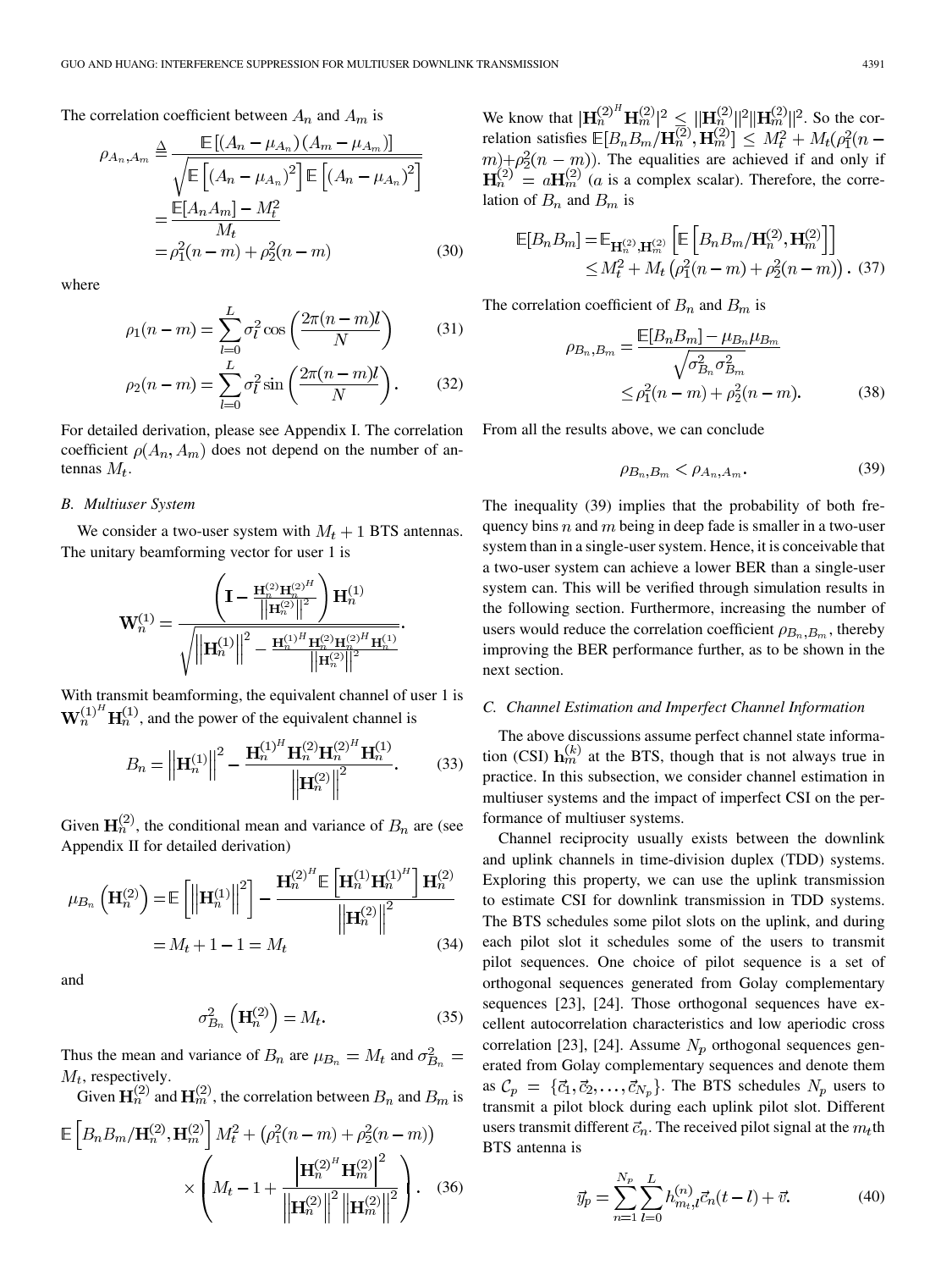We estimate the channel taps by calculating the correlation between  $\vec{y}_p$  and each  $\vec{c}_n(t-l)$ . We first take  $\vec{c}_1$  and calculate the correlation between  $\vec{y}_p$  and  $\vec{c}_1$ . The result is  $h_{m_t,0}^{(1)} + \hat{v}$ , where  $\hat{v}$  is due to the correlation between  $\vec{c}_1$  and  $\vec{c}_n(t-l)$  $(n \neq 1, l = 0, 1, \dots L)$ , the correlation between  $\vec{c}_1$  and  $\vec{c}_1(t-l)$  $(l = 1, 2, \dots L)$  and noise. Accordingly, the estimate for  $h_{m_t,0}^{(1)}$ is  $h_{m+0}^{(1)} = h_{m+0}^{(1)} + \hat{v}$ . After we have obtained  $h_{m+0}^{(1)}$ , we remove the contribution of  $\vec{c}_1$  by  $\vec{y}_p = \vec{y}_p - h_{m+0}^{(1)} \vec{c}_1$ . We then estimate  $\hat{h}_{m+1}^{(1)}$  by calculating the correlation between the new  $\vec{y}_p$  and  $\vec{c}_1(t-1)$ . We repeat the above calculation with updated  $\vec{y}_p$  and  $t_1(t-l)$  to estimate other taps  $h_{m_t,l}^{(1)}(l=2,3,\ldots,L)$ . Then we repeat the above procedure for each  $\vec{c}_n$  to estimate the channel taps for all the users transmitting during the current pilot slot.

In a system where the reciprocity between the downlink and uplink channels does not exist [e.g., frequency division duplex (FDD)], the uplink channel information can not be used directly for downlink transmission. One approach to estimate the CSI is for the BTS to transmit pilots during some downlink pilot slot. Users estimate the downlink channel based on the received pilot signals and then feedback to BTS. We can still use the method described above to estimate the channel taps by employing the orthogonal sequences. We generate  $M_t$  orthogonal sequences  $\{\vec{c}_1, \vec{c}_2, \dots, \vec{c}_{M_t}\}.$  The BTS schedules some pilot slot and transmits different  $\vec{c}_{m_t}$  from different BTS antenna. The received pilot signal at user  $k$  is

$$
\vec{y}_k = \sum_{m_t=1}^{M_t} \sum_{l=0}^{L} h_{m_t,l}^{(k)} \vec{c}_{m_t}(n-l) + \vec{v}_k.
$$
 (41)

Then at each user, we estimate the channel taps by calculating the correlation between  $\vec{y}_k$  and  $\vec{c}_{m_t}(t-l)$   $(l = 0, 1, \dots L)$  and following the same procedure described in the above paragraph.

Naturally, performance degradation can occur due to imperfect CSI in both multiuser and single-user systems. In a single-user system with minimum MSE (MMSE) pre-equalization [22], imperfect  $\mathbf{h}_m$  results in an imperfect pre-equalization parameter  $\hat{G}_n$ . Then the received useful signal power would be reduced and the error contained in the received signal could increase. As a result, the performance of ISI suppression is impaired. In a multiuser system with imperfect CSI, a beamforming vector  $\hat{\mathbf{g}}_n^{(k)}$  is chosen such that it is orthogonal to the estimated channel matrix  $H_n$  and the inner product  $|\hat{\mathbf{g}}_n^{(k)}|^H \hat{\mathbf{H}}_n^{(k)}|$  is maximized. Then imperfect pre-equalization coefficients  $\hat{\beta}^{(k)}$  and  $\hat{\alpha}_k$  are obtained accordingly. Thus, the received signal at the  $k$ th MS with imperfect CSI is given by

$$
Y_n^{(k)} = \hat{\alpha_k} \left( \hat{\beta}_n^{(k)^*} \hat{\mathbf{g}}_n^{(k)^H} \mathbf{H}_n^{(k)} D_n^{(k)} + \sum_{l=1, l \neq k}^K \hat{\beta}_n^{(l)^*} \hat{\mathbf{g}}_n^{(l)^H} \mathbf{H}_n^{(k)} D_n^{(l)} + V_n^{(k)} \right). \tag{42}
$$

One can see that the imperfect CSI in a multiuser system can impact the received signal in a number of ways. First, the CCI term in the received signal becomes nonzero. Second, the ISI residual in the received signal is increased. Third, the useful signal power is reduced. All these factors contribute to a reduction in the signal-to-error ratio at each MS and the performance is thus compromised. A BER floor could also occur.

Compared with a single-user system, a multiuser system is generally expected to suffer more from the imperfect channel information, because of the impairment to both CCI suppression and ISI suppression. Intuitively, each user in a multiuser system can still enjoy more frequency diversity than in a single-user system when the CSI is not known perfectly, and when the error in the channel estimate is not large. However, as the CSI error increases, more CCI arises in a multiuser system and thus the performance deteriorates more in a multiuser system than in a single-user system. Some quantitative analysis is given in Section VI where simulation results are presented.

## V. COMPLEXITY ISSUES

In this paper, the number of complex multiplications is used as a measure of computational complexity. There are two major parts of this complexity: the complexity of calculating parameters  $G_n^{(k)}$  and  $\alpha_k$  for each user and that of the processing to obtain each symbol output in  $y^{(k)}$  for each user.

The computational complexity of transmitting one block  $(N)$ symbols) for each user is in the order of  $M_t \log_2 N$  per symbol, which is mainly born by the BTS. At the MS, the only required computation is one scalar multiplication with  $\alpha_k$ . At the BTS, the computation needed to transmit  $\{d^{(1)},...,d^{(K)}\}$  to the K users includes the following:

- K FFTs:  $KN/2 \log_2 N$  complex multiplications;
- $M_t$  FFTs:  $M_t N/2 \log_2 N$  complex multiplications;
- Operation with  $\tilde{G}^{(k)}$  for each user:  $KNM_t$  complex multiplications.

Thus, the processing complexity is  $(1/2 + M_t/(2K)) \log_2 N +$  $M_t + 1$  complex multiplications per symbol and per user.

The most significant complexity in calculating the parameters is that of calculating  $W_n^{(k)}$  for each frequency bin of each user. To obtain  $\mathbf{W}_n^{(k)}$  in (26), one needs to compute the inverse of  $\tilde{H}_n^{(k)} \tilde{H}_n^{(k)H}$  in (26) which has a complexity in the order of  $\mathcal{O}((K-1)^3)$ , for  $\tilde{H}_n^{(k)} \tilde{H}_n^{(k)H}$  is a  $(K-1) \times (K-1)$  matrix. Furthermore, we need approximately  $(K(K-1)/2)M_t$ complex multiplications to calculate  $\tilde{H}_n^{(k)} \tilde{H}_n^{(k)H}$  and  $\tilde{M}_k^2 K$  +  $M_t(K-1)^2$  complex multiplications for the calculation of the other product in (26). So the computational complexity needed to obtain all the beamforming and pre-equalization parameters is in the order of  $N(M_t^2K + M_t(K-1)(3K-2)/2 + \mathcal{O}((K (1)^3$ )) complex multiplications per user. This complexity is similar to that of a multicarrier multiuser system [18].

We also need to consider the complexity used in channel estimation. Assume the length of orthogonal sequences is  $L_p$ . In a TDD system, we need to calculate the cross-correlation between  $\vec{y}_p$  and  $\vec{c}_n$  with different delay shifts. Each cross-correlation needs roughly  $L_p$  complex multiplications. So the total number of complex multiplications involved in the channel estimation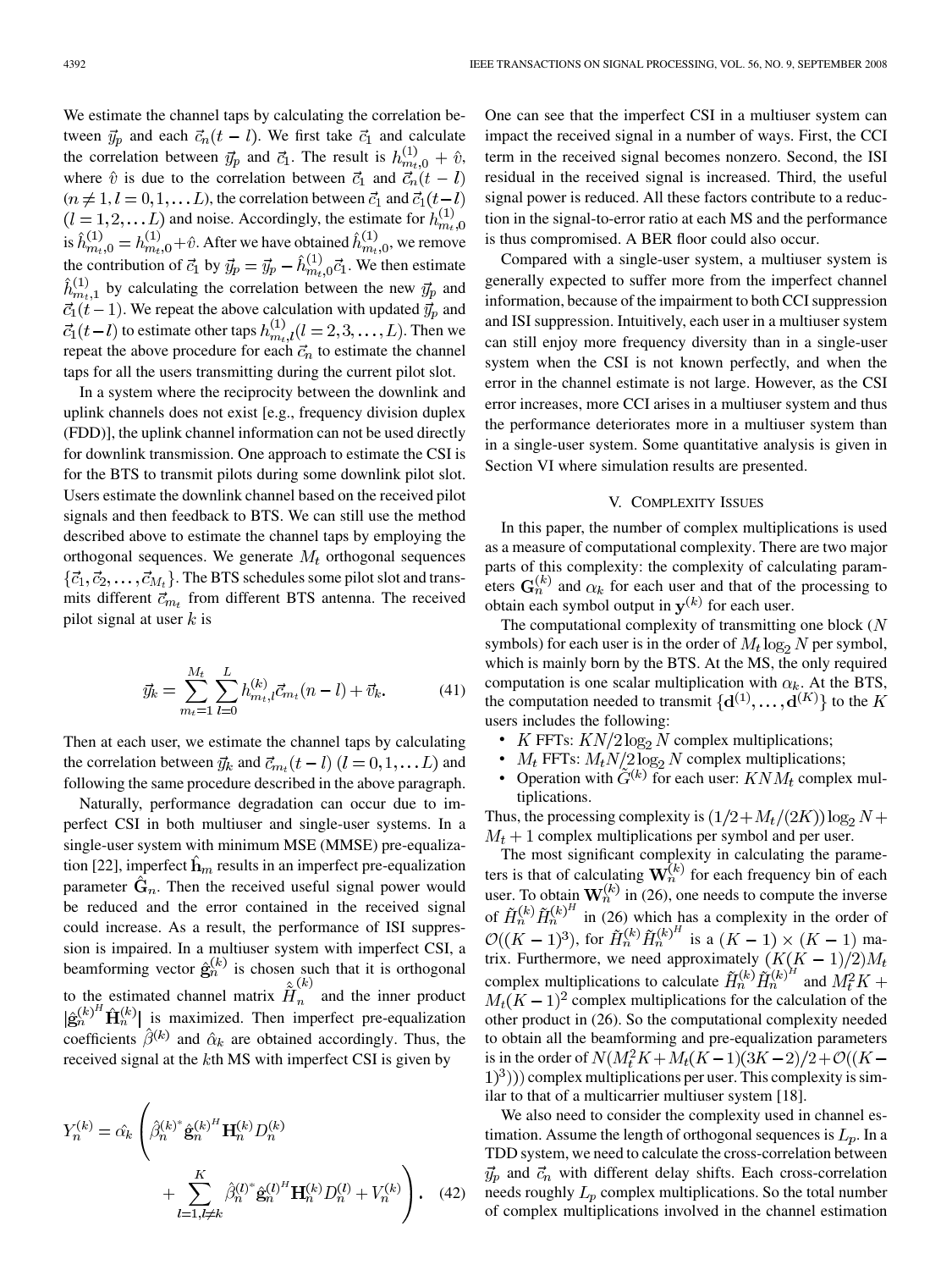for each user is in the order of  $\mathcal{O}(L_pM_t(L+1))$ . Similarly, in a non-TDD system, we also need to calculate the cross-correlation between  $\vec{y}_k$  and orthogonal sequences. The complexity of each user is in the order of  $\mathcal{O}(L_pM_t(L+1))$  complex multiplications.

## VI. SIMULATION RESULTS

#### *A. Configuration*

To examine the scheme proposed in Section III, we conducted simulation experiments that employed the quadrature-phase-shift-keying (QPSK) modulation for BER performance evaluation. The size of transmission block (which is the size of FFT and IFFT),  $N$ , was varied in accordance with channel models. For each simulation, 1,000 data blocks, each of which consisting of  $N$  symbols were transmitted over more than 10,000 independent sets of channel realizations.

The results for both the single-user system [22] and the multicarrier multiuser system [18] are shown and compared. In the single-user system, there are multiple BTS antennas and one antenna at the receiver. The linear minimum mean-squared error (LMMSE) criterion is used to obtain the transmit pre-equalization matrix by minimizing the received MSE at the receiver [22]. In the multicarrier system, a multiuser OFDM scheme is employed. It is assumed that there are  $M_t$  BTS antennas and one MS antenna in the OFDM-based system. Two transmit schemes are considered here. The first is FDMA, where each user uses one set of subbands and each tone is only occupied by one user. The subchannel allocation is done by maximizing the sum of all subbands' SNR, subject to a given number of subbands used by each user, namely, the data-rate requirement of each user. Another transmit scheme is SDMA, where each user uses all the subbands and the CCI is canceled by transmit preweighting vector which is orthogonal to all other user's channels at each subchannel. Since each user only uses a subset of subbands in the FDMA scheme, it requires a larger modulation constellation than the SDMA scheme to support the same data rate. It has been shown in [18] that the SDMA scheme provides better BER performance than the FDMA scheme does in supporting the same data rate. As such, we only compare the proposed system with multicarrier system employing the SDMA scheme.

## *B. Channel Model*

The frequency-selective channels used in this section are based on the following delay profiles.

*1) Multiray Uniform Power Profile:* The multiray power profile has  $L(\geq 1)$  rays with uniform power  $1/L$ . The rays are uniformly spaced by the symbol interval and are modeled as independent complex Gaussian random variables. This uniform power profile can be used to simulate the worst kind of ISI channels. In particular, a six-ray profile was employed in the simulation, which is a standard profile used in GSM systems [25]. The root-mean-square (rms) delay spread is  $1.408T_s$  where  $T_s$ is the symbol duration. For the 6-ray uniform power channel profile, the size of FFT and IFFT (i.e., the size of transmission



Fig. 2. Performance comparison between a three-user scheme and a single-user scheme (SUI-5 power profile).

data block  $\mathbf{d}^{(k)}$ ) was chosen to be 64 in our simulation for reasonable transmission efficiency.

*2) SUI-5 Channel Profile:* The SUI-5 model is one of the six channel models adopted by IEEE 802.16 for evaluating broadband wireless systems in the 2–11 GHz bands. "SUI-5" is a high delay model associated with the use of omnidirectional antennas in suburban hilly environments. The channel has a maximum delay spread of 10  $\mu$ s, and an rms delay spread of 3.05  $\mu$ s. It has three echoes, at 0, 4, and 10  $\mu$ s, modeled as independent complex Gaussian random variables with the relative power of  $0, -5, -10$  dB, respectively. For the SUI-5 channel model, the size of FFT and IFFT was chosen to be 128.

The following Sections, VI-C and VI-D, will present simulation results of average BER to compare the proposed multiuser system with the single-user system and multicarrier multiuser SDMA scheme. The impact of multiuser beamforming on the correlation between subbands is further investigated in Section VI-E and it is shown that multiuser beamforming with a larger number of users can provide better BER performance. The impact of imperfect channel information is studied in Section VI-F.

## *C. Comparison With Single-User System*

In Figs. 2 and 3, the average BER results for various channel models are shown to compare the performance of the proposed multiuser system with that of a single-user system. The comparison is based on the same multiantenna diversity order for both systems, i.e., a multiuser system with  $K$  users and  $M_t$  transmit antennas is compared to a single-user system with  $M_t - K + 1$ transmit antennas. Both systems have the same multiantenna diversity order  $M_t - K + 1$  [26]. Fig. 2 shows the BER performance of a three-user system with an SUI-5 power profile, comparing with that of a single-user system. The number of BTS antennas in the three-user system ( $K = 3$ ) varies from three to five (i.e.,  $M_t = 3, 4, 5$ ), compared with one to three BTS antennas (i.e.,  $M_t - K + 1 = 1, 2, 3$ ) in the single-user system. A close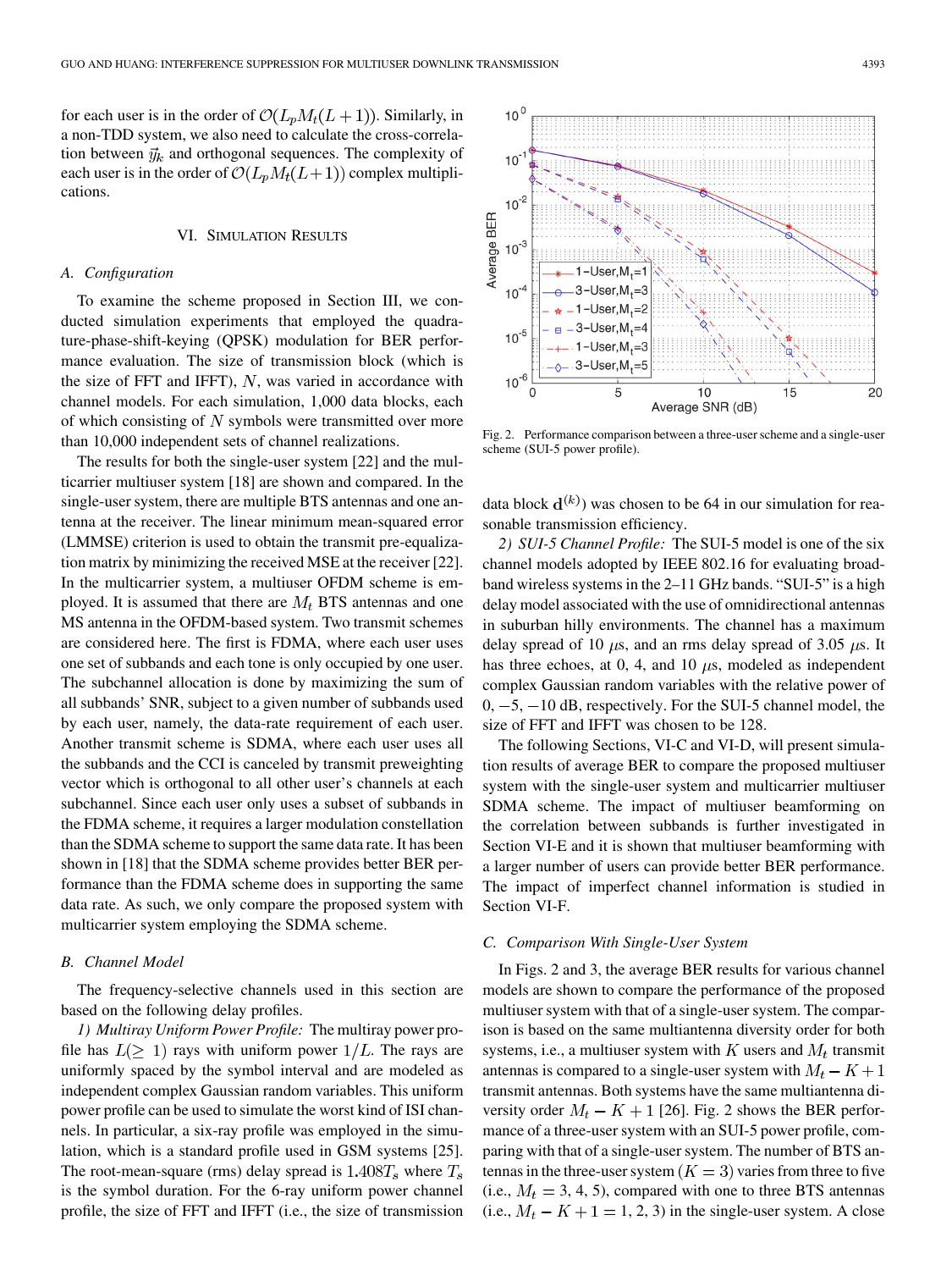

Fig. 3. Performance comparison between a three-user scheme and a single-user scheme (six-ray uniform power profile).

examination of Fig. 2 reveals that the multiuser beamforming provides better BER performance than the single-user scheme in frequency-selective fading systems. These simulation results are consistent with the analytical results derived in Section III. Similar results are observed in Fig. 3, where six-ray uniform power model was employed.

## *D. Performance Comparison With Multicarrier System*

We now compare the BER performance of the proposed multiuser system with that of an uncoded OFDM-based multicarrier multiuser system employing SDMA scheme. The results for a three-user system in six-ray uniform power profile and in SUI-5 model are shown in Figs. 4 and 5, respectively. We can see that the proposed SC multiuser system significantly outperforms the OFDM-based system. There are two reasons. First, the OFDM-based multicarrier system does not explore any frequency diversity, while the single-carrier system does. Second, the multiuser scheme proposed in this paper can achieve more frequency diversity (than single-user single-carrier system) due to multiuser beamforming. It is important to note that the proposed scheme's computational complexity is comparable to that of the OFDM-based system, yet offers better BER performance.

#### *E. Correlation Between Different Subbands*

To further study the correlation issue, we looked into the BER performance of multiuser systems with different configurations. In Fig. 6, the BER performance is compared for a three-user system with three BTS antennas, a four-user system with four BTS antennas and a seven-user system with seven BTS antennas. These configurations have the same multiantenna diversity order of 1. It is observed that the system with seven users has the best BER performance. This suggests that multiuser transmit beamforming with more users results in smaller correlation between different subbands.



Fig. 4. BER performance comparison between a single-carrier three-user scheme and an OFDM-based three-user scheme (SUI-5 power profile).



Fig. 5. BER performance comparison between a single-carrier three-user scheme and an OFDM-based three-user scheme (six-ray uniform power profile).

## *F. Impact of Imperfect CSI*

Fig. 7 examines the BER performance with imperfect channel information, where a three-user system with three BTS antennas is compared with a single-user system with one BTS antenna. These two systems have the same multiantenna diversity order, i.e., 1. The SUI-5 channel model was again employed. It is seen that the BER performance of both multiuser system and single-user system is impaired by the imperfect CSI and it deteriorates as the channel estimation error increases. At CSI  $MSE = -30$  dB, the multiuser system still has better BER than the single-user system, and it even outperforms the single-user system with perfect CSI. However, at CSI  $MSE = -20$  dB, the single-user system outperforms the multiuser system due to significant CCI residual existing in the multiuser system. Similar results can be observed in Fig. 8, where the BER performance of a three-user system with four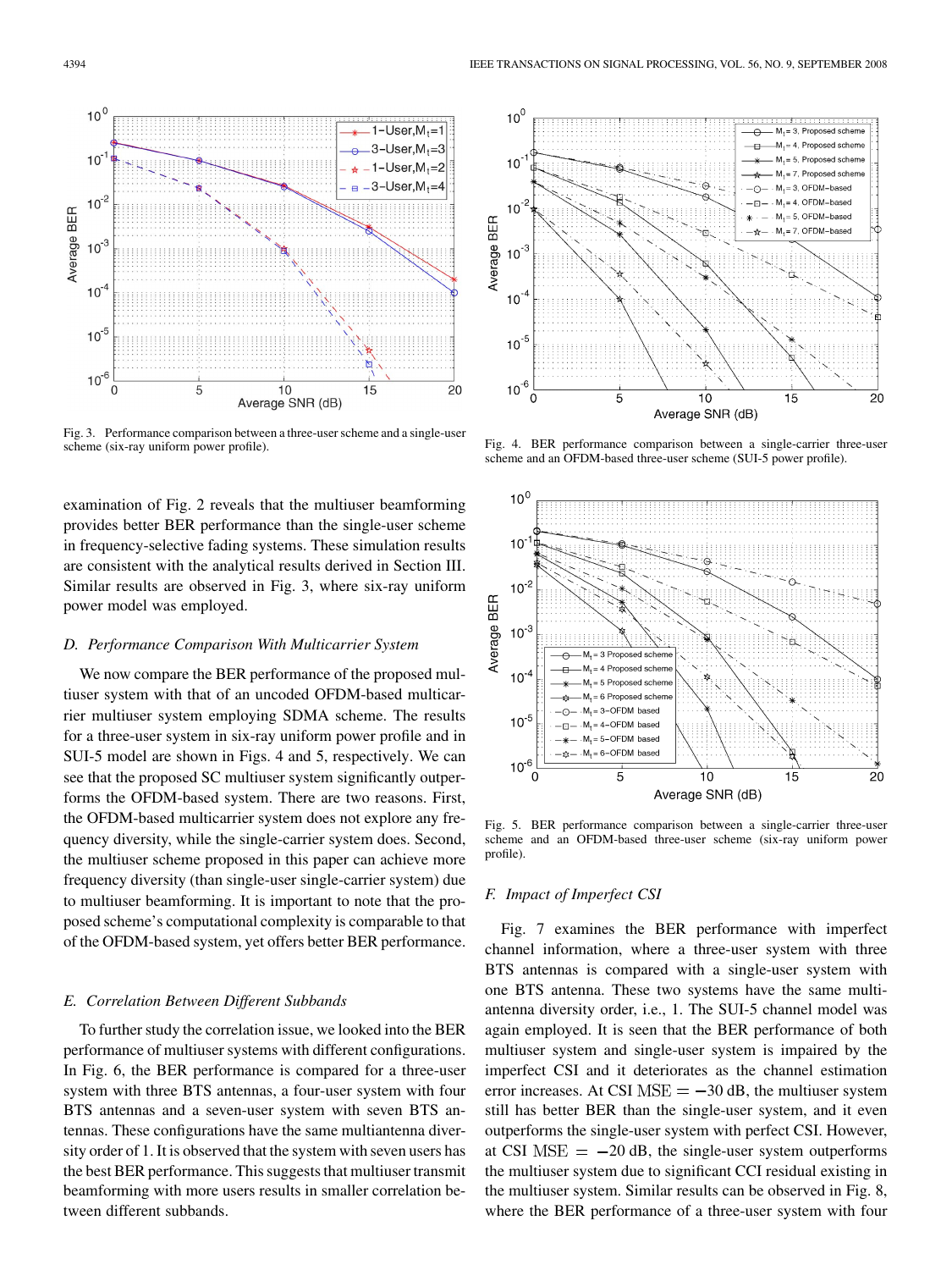

Fig. 6. Average BER performance for multiuser schemes with various number of users and BTS antennas.



Fig. 7. Performance of a three-user scheme with imperfect CSI (three BTS antennas).

BTS antennas is compared with that of a single-user system with two BTS antennas.

## VII. CONCLUSION

In this paper, we have considered the CCI and ISI suppression for multiuser downlink transmission in frequency-selective fading channels. A single-carrier frequency-domain multiuser transmit beamforming and pre-equalization technique was proposed. The optimal beamforming and pre-equalization vectors were derived by canceling the CCI and minimizing the MSE for each individual user. Our results demonstrated that, in frequency-selective fading channels, the multiuser scheme with  $K$ users and  $M_t$  BTS antennas could offer K times improvement in system throughput while providing improved BER performance over a single-user scheme with  $M_t - K + 1$  BTS antennas.



Fig. 8. Performance of a three-user system with imperfect CSI (four BTS antennas).

## APPENDIX I CALCULATION OF  $\rho_{A_n,A_m}$

To obtain  $\rho_{A_n, A_m}$  (30), the key is to calculate:

$$
\mathbb{E}[A_n A_m] = \mathbb{E}\left[\sum_{p=1}^{M_t} \sum_{q=1}^{M_t} |H_{p,n}|^2 |H_{q,m}|^2\right].
$$
 (43)

As in Section II, the time-domain channel coefficients  $h_{p,l}$  are modeled to be zero-mean and complex Gaussian random variables with variance  $\sigma_l^2$ . The power of channel  $\sum_{l=0}^{L} \sigma_l^2 = 1$ . The real and imaginary parts of  $h_{p,l}$  are independent zero-mean Gaussian random variables with variance  $\sigma_l^2/2$ .  $h_{p,l}$  is independent for different p and different l. So  $H_{p,n}$  and  $H_{q,m}$  are uncorrelated for  $p \neq q$  but are correlated for  $p = q$ . If  $p \neq q$ ,

$$
\mathbb{E}\left[|H_{p,n}|^2|H_{q,m}|^2\right] = \mathbb{E}\left[|H_{p,n}|^2\right] \mathbb{E}\left[|H_{q,m}|^2\right] = 1. \quad (44)
$$

For  $p = q$ , we have

$$
\mathbb{E}\left[|H_{p,n}|^2|H_{p,m}|^2\right] = \mathbb{E}\left[\left|\sum_{l=0}^L h_{p,l}e^{-j\frac{2\pi}{N}ln}\right|^2\right] \\
\times \left|\sum_{i=0}^L h_{p,i}e^{-j\frac{2\pi}{N}im}\right|^2\right] \\
= 1 + \rho_1^2(n-m) + \rho_2^2(n-m) \quad (45)
$$

where

$$
\rho_1(n - m) = \sum_{l=0}^{L} \sigma_l^2 \cos\left(\frac{2\pi(n - m)l}{N}\right)
$$
(46)

$$
\rho_2(n-m) = \sum_{l=0}^{L} \sigma_l^2 \sin\left(\frac{2\pi(n-m)l}{N}\right).
$$
 (47)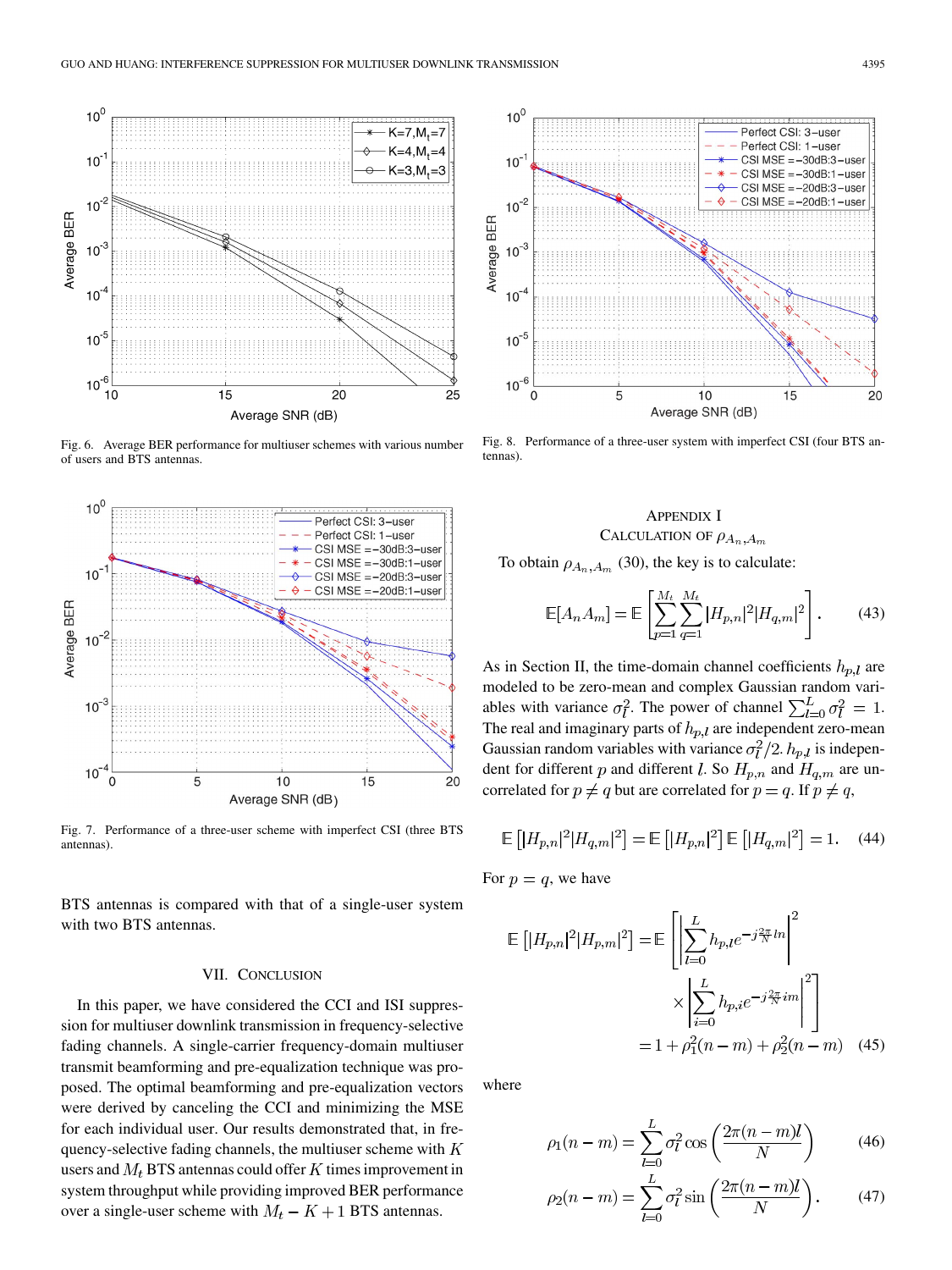So the correlation between  $A_n$  and  $A_m$  is

$$
\mathbb{E}[A_n A_m] = M_t^2 - M_t + M_t \left(1 + \rho_1^2 (n - m) + \rho_2^2 (n - m)\right)
$$
  
=  $M_t^2 + M_t \left(\rho_1^2 (n - m) + \rho_2^2 (n - m)\right)$ . (48)

After simple derivatives, the correlation coefficient is

$$
\rho_{A_n, A_m} = \rho_1^2(n - m) + \rho_2^2(n - m). \tag{49}
$$

APPENDIX II CALCULATION OF VARIANCE OF  $B_n$ Given  $\mathbf{H}_n^{(2)}$ , the variance of  $B_n$  in (33) is

$$
\sigma_{B_n}^2\left(\mathbf{H}_n^{(2)}\right) = \mathbb{E}\left[B_n^2/\mathbf{H}_n^{(2)}\right] - M_t^2. \tag{50}
$$

We have

$$
\mathbb{E}\left[B_n^2 / \mathbf{H}_n^{(2)}\right] = \mathbb{E}\left[\left(\sum_{p=1}^{M_t+1} \left|H_{p,n}^{(1)}\right|^2 - \frac{1}{\left|\mathbf{H}_n^{(2)}\right|\right|^2} \left|\sum_{p=1}^{M_t+1} H_{p,n}^{(1)^*} H_{p,n}^{(2)}\right|^2\right)^2 / \mathbf{H}_n^{(2)}\right]
$$
\n
$$
= \mathbb{E}\left[\sum_{p=1}^{M_t+1} \sum_{q=1}^{M_t+1} \left|H_{p,n}^{(1)}\right|^2 \left|H_{q,n}^{(1)}\right|^2\right]
$$
\n
$$
+ \frac{\mathbb{E}\left[\left|\sum_{p=1}^{M_t+1} H_{p,n}^{(1)^*} H_{p,n}^{(2)}\right|^4\right]}{\left|\left|\mathbf{H}_n^{(2)}\right|\right|^4}
$$
\n
$$
- \frac{2\mathbb{E}\left[\sum_{p=1}^{M_t+1} \left|H_{p,n}^{(1)}\right|^2 \left|\sum_{p=1}^{M_t+1} H_{p,n}^{(1)^*} H_{p,n}^{(2)}\right|^2\right]}{\left|\left|\mathbf{H}_n^{(2)}\right|\right|^2}.
$$
\n(51)

For same k and p,  $H_{p,n}^{(k)}$  and  $H_{p,m}^{(k)}$  are correlated. The first term on the right-hand side of (51) is  $(M_t + 1)^2 + (M_t + 1)$ . The second term on the right-hand side of (51) is 2, while the third term on the right-hand side of (51) is  $2(M_t + 2)$ . Thus, we have

$$
\mathbb{E}\left[B_n^2/\mathbf{H}_n^{(2)}\right] = M_t^2 + M_t \tag{52}
$$

and

$$
\sigma_{B_n}^2\left(\mathbf{H}_n^{(2)}\right) = M_t^2. \tag{53}
$$

APPENDIX III CALCULATION OF THE CORRELATION OF  $\mathbb{E}[B_n B_m/\mathbf{H}_n^{(2)},\mathbf{H}_m^{(2)}]$  The correlation  $\mathbb{E}[B_n B_m/\mathbf{H}_n^{(2)}, \mathbf{H}_m^{(2)}]$  is calculated through

$$
\mathbb{E}\left[B_n B_m / \mathbf{H}_n^{(2)}, \mathbf{H}_m^{(2)}\right]
$$
\n
$$
= \mathbb{E}\left[\left(\sum_{p=1}^{M_t+1} \left|H_{p,n}^{(1)}\right|^2 - \frac{1}{\left\|\mathbf{H}_n^{(2)}\right\|^2} \left|\sum_{p=1}^{M_t+1} H_{p,n}^{(1)*} H_{p,n}^{(2)}\right|^2\right)\right]
$$
\n
$$
\times \left(\sum_{p=1}^{M_t+1} \left|H_{p,m}^{(1)}\right|^2 - \frac{1}{\left\|\mathbf{H}_m^{(2)}\right\|^2} \left|\sum_{p=1}^{M_t+1} H_{p,m}^{(1)*} H_{p,m}^{(2)}\right|^2\right)
$$
\n
$$
\left\langle \mathbf{H}_n^{(2)}, \mathbf{H}_m^{(2)}\right]
$$
\n
$$
= \mathbb{E}\left[\sum_{p=1}^{M_t+1} \sum_{q=1}^{M_t+1} \left|H_{p,n}^{(1)}\right|^2 \left|H_{q,m}^{(1)}\right|^2\right]
$$
\n
$$
+ \frac{\mathbb{E}\left[\left|\sum_{p=1}^{M_t+1} H_{p,m}^{(1)*} H_{p,m}^{(2)}\right|^2 \left|\sum_{q=1}^{M_t+1} H_{q,m}^{(1)*} H_{q,m}^{(2)}\right|^2\right]}{\left\|\mathbf{H}_n^{(2)}\right\|^2 \left\|\mathbf{H}_m^{(2)}\right\|^2}
$$
\n
$$
- \frac{\mathbb{E}\left[\sum_{p=1}^{M_t+1} \left|H_{p,n}^{(1)}\right|^2 \left|\sum_{q=1}^{M_t+1} H_{q,m}^{(1)*} H_{q,m}^{(2)}\right|^2\right]}{\left\|\mathbf{H}_m^{(2)}\right\|^2}
$$
\n
$$
- \frac{\left\|\mathbf{H}_n^{(2)}\right\|^2}{\left\|\mathbf{H}_n^{(2)}\right\|^2}
$$
\n
$$
- \frac{\left\|\mathbf{H}_n^{(2)}\right\|^2}{\left\|\mathbf{H}_n^{(2)}\right\|^2}
$$
\n(54)

The first term on the right-hand side of (54) is  $(M_t + 1)^2$  +  $(M_t + 1)(\rho_1^2(n-m) + \rho_2^2(n-m))$ . The second term on the right-hand side of (54) is

$$
1 + \left(\rho_1^2(n-m) + \rho_2^2(n-m)\right) \frac{\left|\mathbf{H}_n^{(2)}^H \mathbf{H}_m^{(2)}\right|^2}{\left|\mathbf{H}_n^{(2)}\right|^2 \left|\mathbf{H}_m^{(2)}\right|^2}.
$$

The third and forth term are equal and given by

$$
M_t + 1 + \rho_1^2(n - m) + \rho_2^2(n - m).
$$

Thus, given  $\mathbf{H}_n^{(2)}$  and  $\mathbf{H}_m^{(2)}$ , the correlation between  $B_n$  and  $B_m$ is

$$
\mathbb{E}\left[B_n B_m / \mathbf{H}_n^{(2)}, \mathbf{H}_m^{(2)}\right] = M_t^2 + \left(\rho_1^2 (n - m) + \rho_2^2 (n - m)\right)
$$

$$
\times \left(M_t - 1 + \frac{\left|\mathbf{H}_n^{(2)}\right|^2 \mathbf{H}_m^{(2)}\right|^2}{\left\|\mathbf{H}_n^{(2)}\right\|^2 \left\|\mathbf{H}_m^{(2)}\right\|^2}\right). \quad (55)
$$

#### **REFERENCES**

[1] L. Guo and Y. F. Huang, "A multiuser multi-antenna system for downlink transmission in frequency-selective fading channels," presented at the Proc. IEEE Int. Workshop Signal Processing Advances in Wireless Communications, New York, Jun. 5–8, 2005.